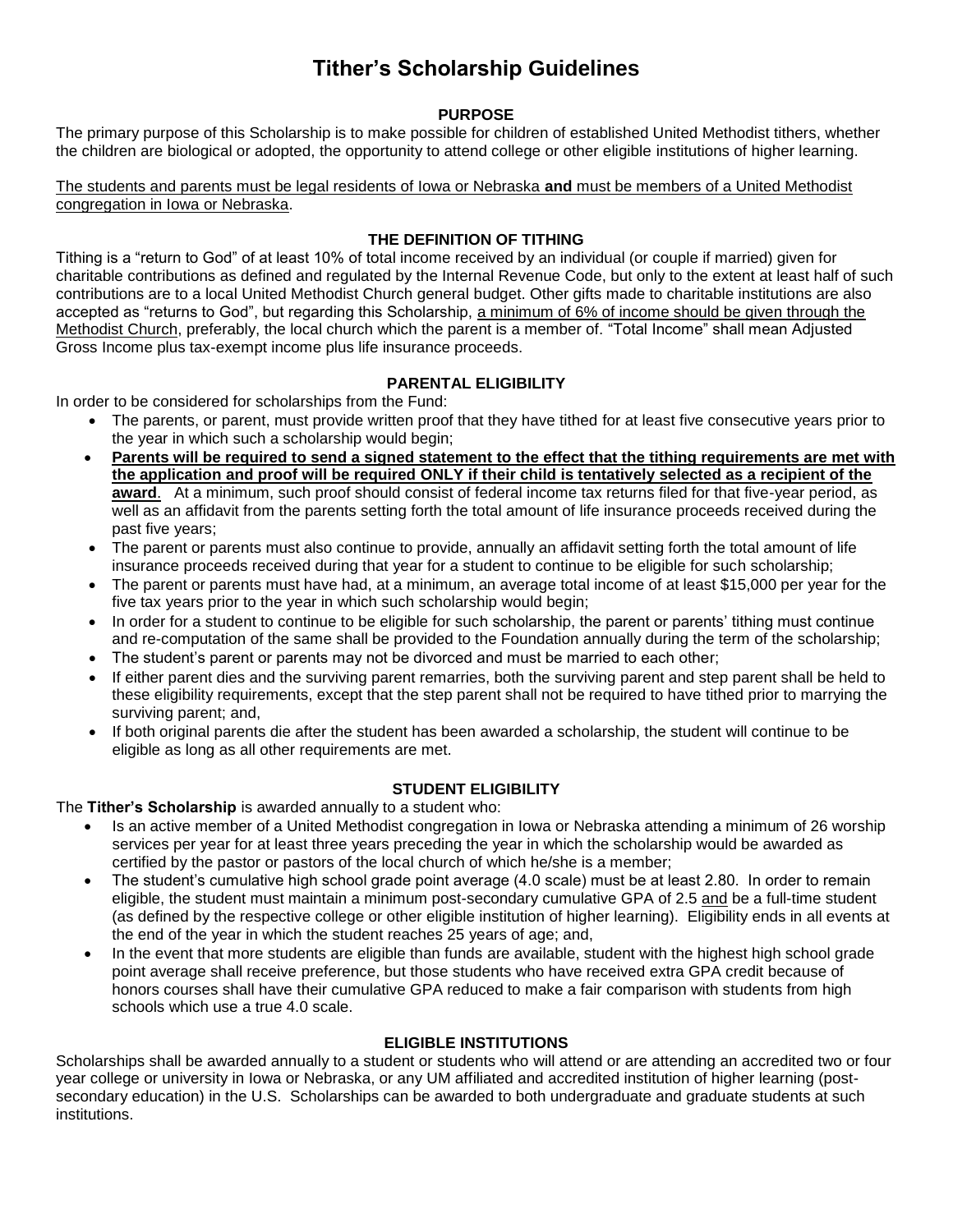# **Tither's Scholarship Guidelines**

*(continued)*

## **AMOUNT**

An annual amount of approximately **\$10,000** will be awarded.

## **DURATION**

Upon application, the scholarship **may** be awarded more than one year to the same recipient, provided that such recipient is diligently pursuing his or her course of study and all other requirements are met.

### **APPLICATION**

Application materials can be obtained by one of the following means:

- 1. Visiting the Foundation's website at: **www.numf.org**
- 2. E-mailing the Foundation at: **info@numf.org**
- 3. Calling the Foundation at: **402-323-8844** or **877-495-5545**
- 4. Writing to the Foundation at:

# **Tither's Scholarship**

c/o Nebraska United Methodist Foundation 100 W. Fletcher Ave., Ste. 100 Lincoln, NE 68521

#### **AWARDS**

Priority in the awarding of funds shall be given equally to students who are members of the following United Methodist Churches before considering other applicants:

- Ashland United Methodist Church, Ashland, NE
- Hanscom Park United Methodist Church, Omaha, NE
- Storm Lake United Methodist Church, Storm Lake, IA
- Reinbeck United Methodist Church, Reinbeck, IA

Current recipients will have priority over first-time applicants if they meet the GPA requirements and full-time student requirements.

The student recipient may be awarded funds for actual expenses related only to the following: (1) tuition, (2) fees, (3) books, and (4) equipment deemed necessary for the courses taken (eligible college expenses).

Expenses not covered include transportation, room and board, clothing, previous educational loans, and other expenses not related to the academic pursuit.

The Nebraska United Methodist Foundation will notify the scholarship recipient by **August 5, 2022**. Payment from the Fund shall be made to the eligible student based upon receipt of a letter or other documentation from the college or other eligible institution of higher learning verifying the enrollment of such student prior to the beginning of the school term or receipt by the Administrator of properly documented receipts showing eligible college expenses incurred.

#### **ANNOUNCEMENT**

Announcements will be made via the Nebraska United Methodist Foundation's website, E-Newsletter and through the GP Connect. Announcements regarding Iowa churches will be made via the Iowa United Methodist Foundation. Individual letters will be sent to Ashland United Methodist Church, Ashland, NE, Hanscom Park United Methodist Church, Omaha, NE, Storm Lake United Methodist Church, Storm Lake, IA and Reinbeck United Methodist Church, Reinbeck, IA on an annual basis.

#### **DEADLINE**

Student applications and financial eligibility information from the parents must be received at the Foundation office in Lincoln, NE by **June 30, 2022**.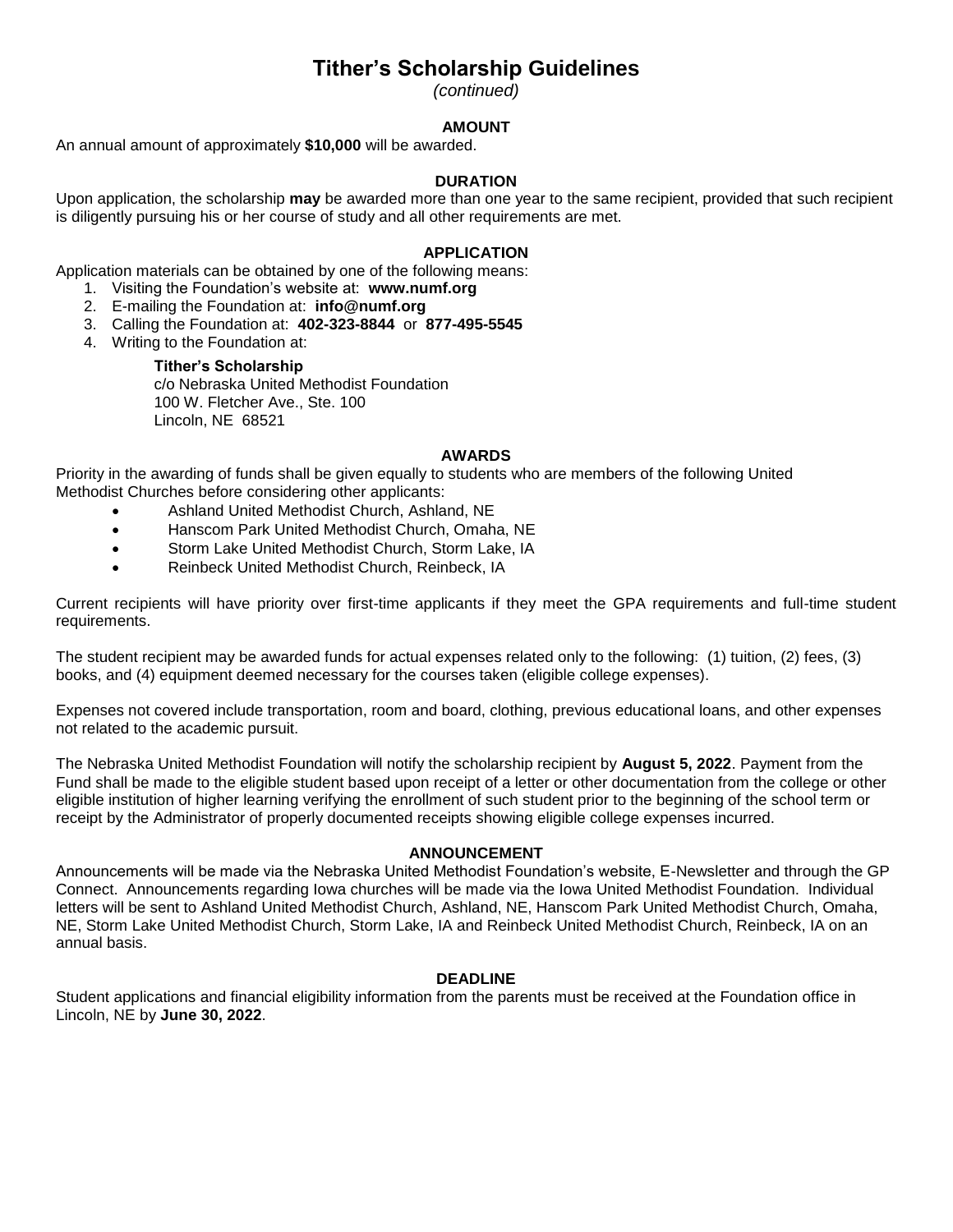# **The Nebraska United Methodist Foundation**

 $\Box$ 

 $\Box$ 

# **Tither's Scholarship Application 2022 - 2023 Academic Year**

| are included.<br><b>Application Form</b>                     |                    |                                                                                                       |                  |                                        | After careful review of the Tither's Scholarship Guidelines, please check that the following documents |
|--------------------------------------------------------------|--------------------|-------------------------------------------------------------------------------------------------------|------------------|----------------------------------------|--------------------------------------------------------------------------------------------------------|
| Current academic transcript                                  |                    |                                                                                                       |                  |                                        |                                                                                                        |
|                                                              |                    | Financial eligibility information from the parents regarding tithing history <i>(first-year only)</i> |                  |                                        |                                                                                                        |
| Will you be a:<br>New student<br><b>PERSONAL INFORMATION</b> | Continuing student |                                                                                                       |                  | Returning student from Inactive Status |                                                                                                        |
| <b>First Name</b>                                            |                    |                                                                                                       | <b>Last Name</b> |                                        |                                                                                                        |
| <b>Address</b>                                               |                    |                                                                                                       | City             | <b>State</b>                           | <b>Zip Code</b>                                                                                        |
| <b>Phone Number</b>                                          |                    | <b>Email Address</b>                                                                                  |                  |                                        | Date of Birth                                                                                          |

# **GENERAL INFORMATION YES NO**

| Are you an active member of a Nebraska or lowa United Methodist Church? |  |  |
|-------------------------------------------------------------------------|--|--|
| If yes, which church?                                                   |  |  |

#### **EDUCATION:**

| Name & Location required for all. Please include full address of current school. |  | <b>Start Date</b> | <b>Graduation Date</b><br>(or expected date) | <b>Cumulative</b><br><b>GPA</b> |
|----------------------------------------------------------------------------------|--|-------------------|----------------------------------------------|---------------------------------|
| <b>High School</b>                                                               |  |                   |                                              |                                 |
| College                                                                          |  |                   |                                              |                                 |
| <b>Seminary (if</b><br>applicable)                                               |  |                   |                                              |                                 |

# **EMPLOYMENT HISTORY:** Please include the previous 5 years; use a separate sheet of paper if needed.

| Date: Month &<br>Year | Name of Employer | <b>Salary</b> | <b>Job Title</b> | <b>Duties</b> |
|-----------------------|------------------|---------------|------------------|---------------|
| From                  |                  |               |                  |               |
| To                    |                  |               |                  |               |
| From                  |                  |               |                  |               |
| To                    |                  |               |                  |               |
| From                  |                  |               |                  |               |
| To                    |                  |               |                  |               |